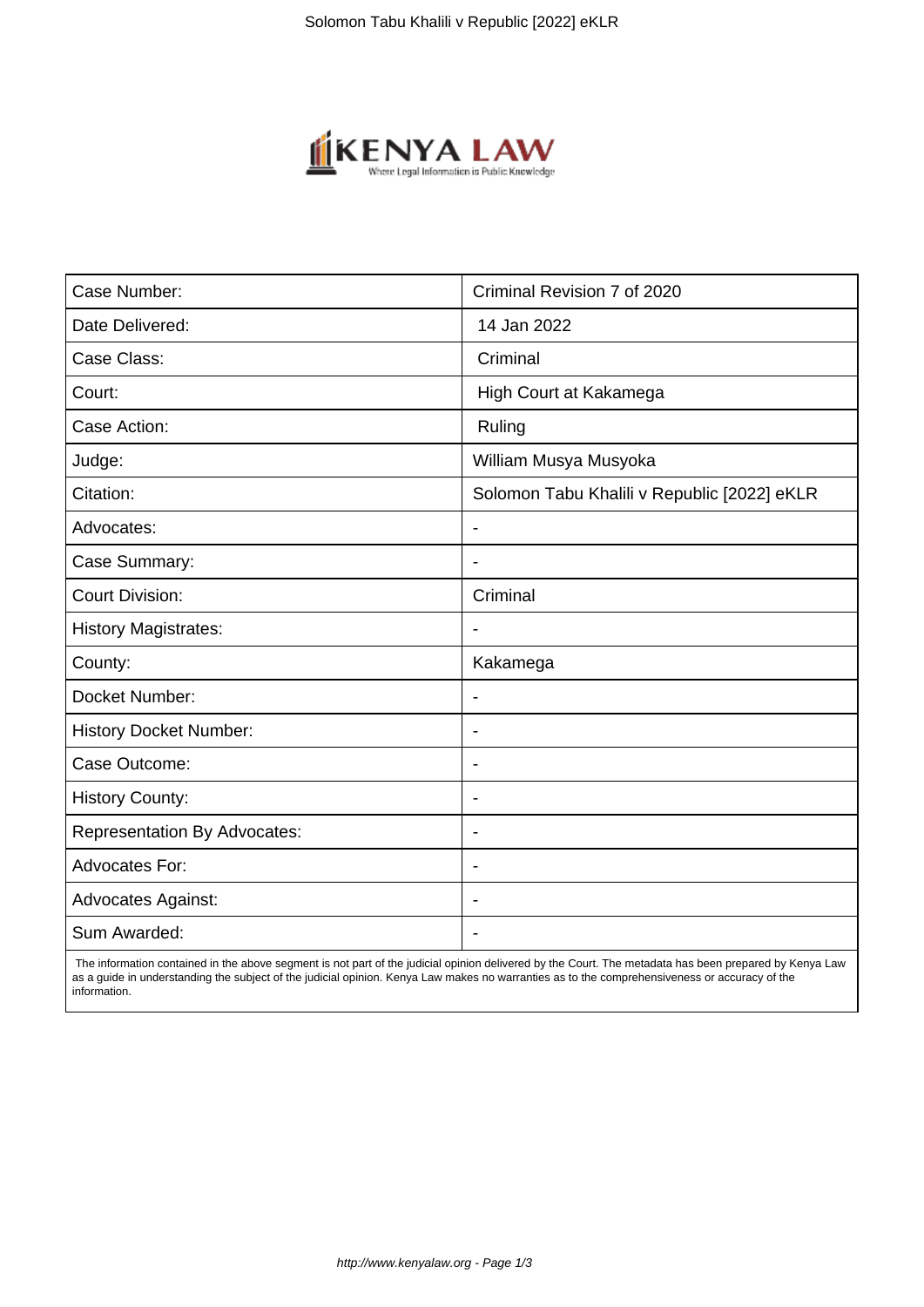# **REPUBLIC OF KENYA**

#### **IN THE HIGH COURT OF KENYA AT KAKAMEGA**

#### **CRIMINAL REVISION NO. 7 OF 2020**

**SOLOMON TABU KHALILI..........................................APPLICANT**

### **VERSUS**

**REPUBLIC...............................................................................RESPONDENT**

# **RULING**

1. This matter was placed before me for the purpose of giving directions, in view of the recent decision by the Supreme Court in *Francis Karioko Muruatetu & another vs. Republic; Katiba Institute & 5 others* (*Amicus Curiae* [2021] (Koome CJ&P, Mwilu DCJ&VP, Ibrahim, Wanjala, Ndung'u & Lenaola SSJJ), with respect to mandatory sentences, where it was clarified that the decision, in *Francis Karioko Muruatetu & another vs. Republic* [2017] eKLR (Maraga CJ&P, Mwilu DCJ&VP, Ojwang, Wanjala, Njoki and Lenaola SCJJ), had arisen from proceedings relating to murder, under section 204 of the Penal Code, Cap 63, Laws of Kenya, and the position stated in the said decision was intended to apply only to mandatory sentences with respect to murder cases.

2. The Motion herein, undated, filed herein on 5th March 2020, is not founded on the decision, in *Francis Karioko Muruatetu & another vs. Republic* [2017] eKLR (Maraga CJ&P, Mwilu DCJ&VP, Ojwang, Wanjala, Njoki and Lenaola SCJJ), for the applicant seeks judicial review of his sentence, where he had been convicted of causing griebvous harm contrary to section 234 of the Penal Code, in Butali SRMCCRC No. 858 of 2015, and was sentenced to serve seven years in prison. He proffered an appeal, in Kakamega HCCRCA No. 104 of 2016, which was dismissed.

3. The sort of review that the applicant seeks is not available through court intervention, but rather through administrative means. Under the Prisons Act, Cap 90 Laws of Kenya, there is provision of parole or remission. The Constitution also provides for exercise of mercy by way of Presidential clemency, under Article 133 of the Constitution. Primarily, a court can only exercise jurisdiction, with respect to sentencing, within the confines of the Criminal Procedure Code, Cap 75, Laws of Kenya, upon conviction and through revision, and appeal. It can also deal with sentencing upon a constitutional petition, where it is established that there was some constitutional violation. However, once a person has been properly convicted and sentenced, whether remission or parole or review of sentence should be done, outside a sentencing hearing, appeal or through a proper constitutional petition, are administrative matters that ought to be dealt with through the Ministry of Interior, which is responsible for prisons and other correctional institutions. The court can only intervene where there is allegation of abuse of process by the Ministry or the relevant agencies within the Ministry. The court intervenes only where there is a problem with the way the administrative organs responsible for correctional services are executing their mandate with respect to individual convicts. The mere fact that the sentence was imposed by a court of law does not mean that the court will have a role, thereafter, to review sentence midway.

4. Secondly, judicial review is founded on some improper use of power, so that even where sought under constitutional provisions, the applicant should be pointing at some abuse of authority or misapplication of the law. The applicant herein has not done so. His application is not founded on any abuse of power or discretion, or violation or contravention of any constitutional provisions. He says he has served a substantial part of his sentence, and he is now a reformed man, and he is practically mitigating, in the hope that his sentence would be reduced, so that he serves probation for the remainder of his term. Judicial review is not available for such. If he feels that he has sufficiently reformed, then he is better of approaching the prison authorities, so that they can activate the administrative procedures for either parole, remission, power of mercy, among other measures, to deal with the matter. The file herein shall be closed.

5. The Deputy Registrar shall cause copies of this ruling to be availed to the applicant and the office of Director of Public Prosecutions, Kakamega.